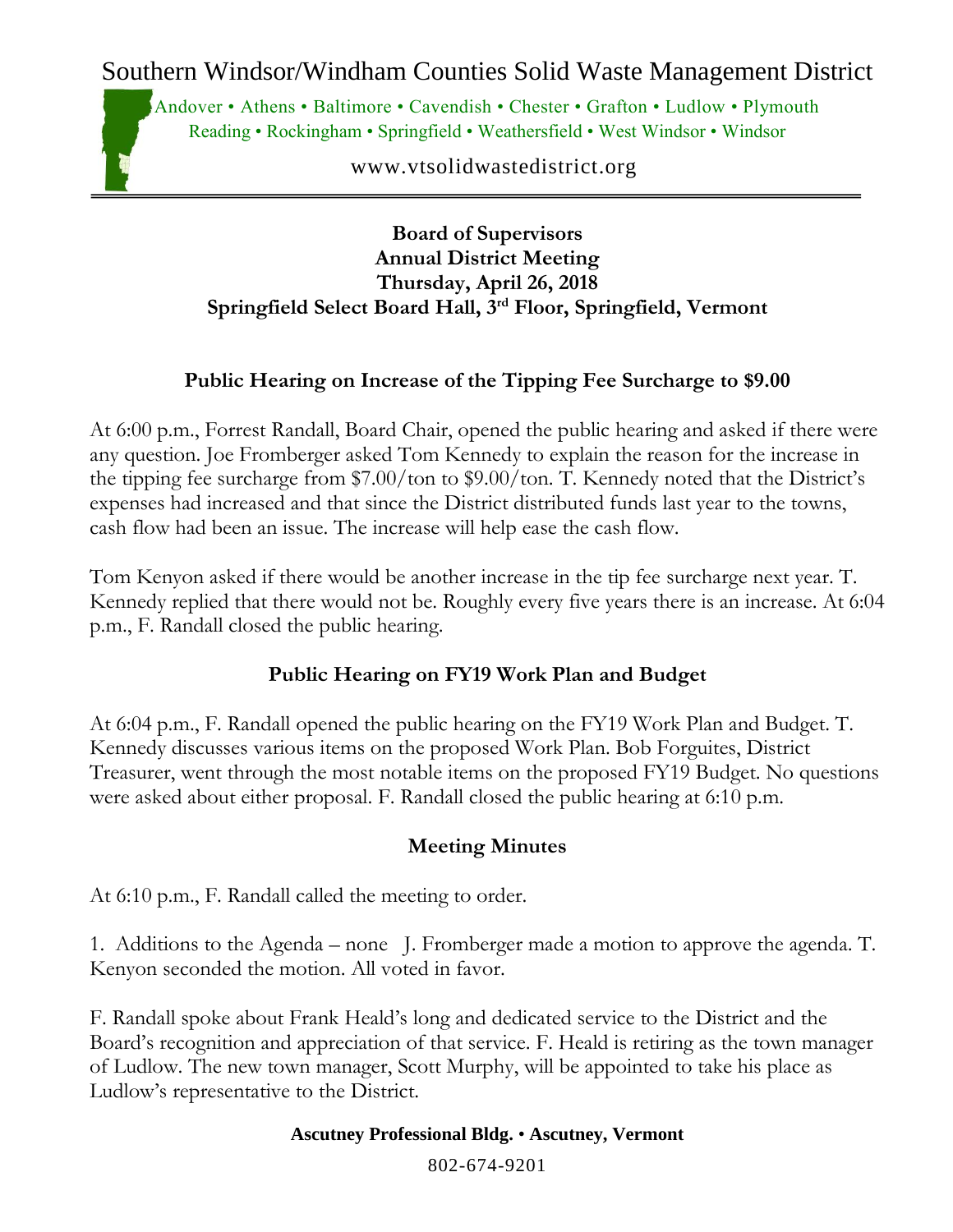SWWCSWMD April 26, 2018 meeting minutes p. 2

### 2. Roll Call

Board supervisors present included: Forrest Randall, Springfield; Tom Yennerell (alternate), Springfield; David Bemis, Athens; Derek Suursoo, Chester; Cynthia Gibbs, Grafton; Wayne Wheelock, Baltimore; Becky Lomachinsky (alternate) Baltimore; Frank Heald, Ludlow; John Denner (alternate), Ludlow; Art Lynds, Plymouth; Bruce McEnaney, Cavendish; Joe Fromberger, Andover; Gary DeRosia, Rockingham; Tom Kenyon; West Windsor; and Ed Morris, Weathersfield

Others present included: Tom Kennedy, District Manager; Mary T. O'Brien, District Clerk and Recycling Coordinator; Bob Forguites, District Treasurer; Matt Priestly, Alva Waste; Jim Toher, Casella; Scott Murphy, new town manager for Ludlow

A quorum was achieved with twelve of fourteen towns represented.

3. Discussion and Approval of Increase in Tipping Fee Surcharge to \$9.00/ton

T. Kenyon made a motion to approve the increase in the District's tipping fee surcharge to \$9.00/ton. B. McEnaney seconded the motion. A. Lynd's stated that Plymouth does not approve the fee increase because it does not benefit the town. All voted in favor of the motion with one nay vote. The motion carried.

4. Discussion and Approval of FY19 Budget and Work Program

D. Suursoo made a motion to accept the FY19 budget and work program as presented. G. DeRosia seconded the motion. No discussion. All voted in favor. The motion carried.

5. Discussion and Approval of FY19 Contract with Regional Planning Commission

T. Kenyon made a motion to approve the contract as proposed. J. Fromberger seconded the motion. No discussion. All voted in favor. The motion carried.

6. Discussion and Approval of FY19 Waste Disposal Contract

T. Kennedy stated that there were three responses to the request-for-proposals (RFP): Alva, Casella, and Triple T. The Executive Committee reviewed all three and agreed that Triple T's response should not be considered because it only addressed Rockingham and Springfield which was not the scope of the RFP. So, only two responses, those from Alva and Casella, were considered. T. Kennedy explained the chart which was created to compare the two responses.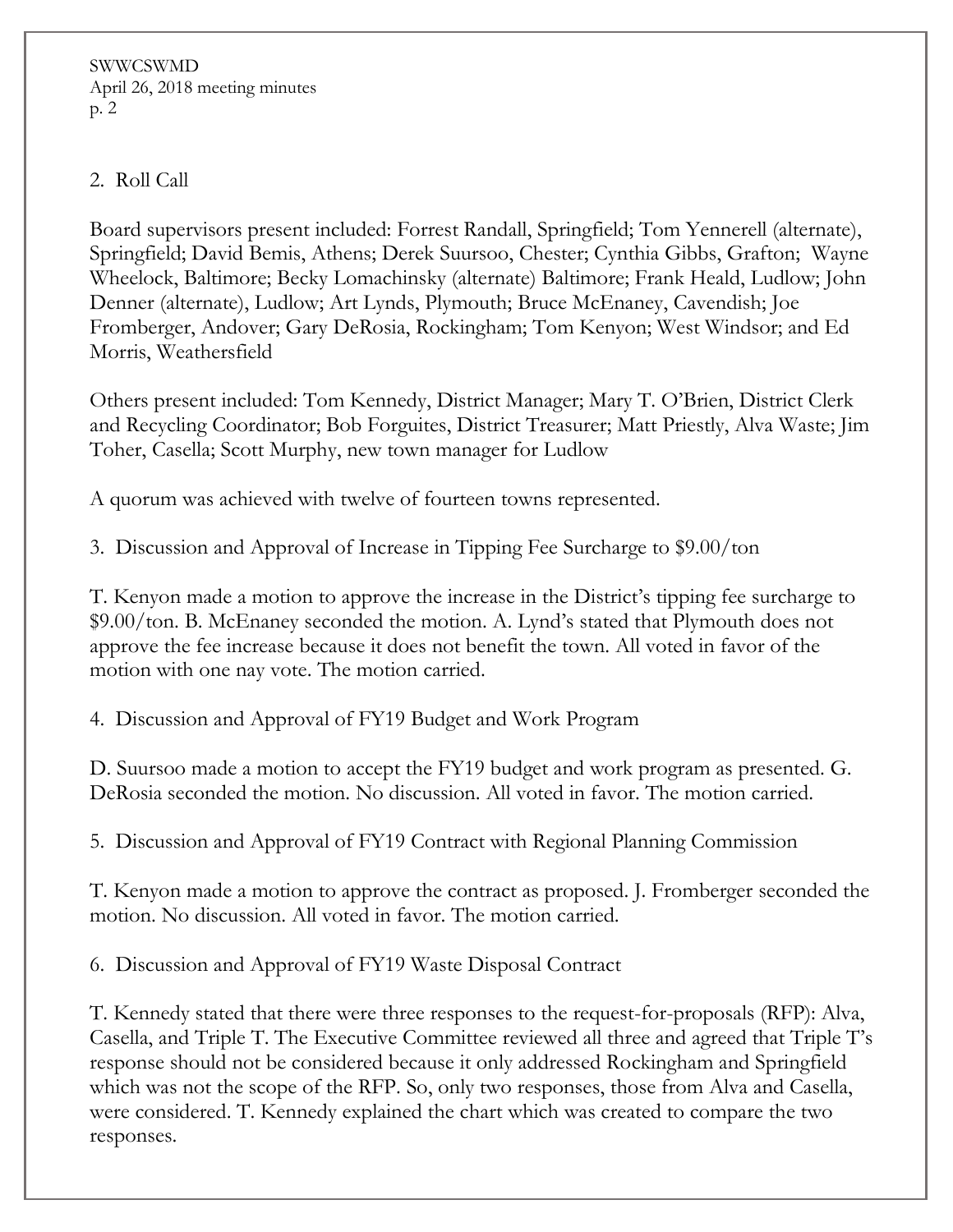# Southern Windsor/Windham Counties Solid Waste Management District

Andover • Athens • Baltimore • Cavendish • Chester • Grafton • Ludlow • Plymouth Reading • Rockingham • Springfield • Weathersfield • West Windsor • Windsor

www.vtsolidwastedistrict.org

SWWCSWMD April 26, 2018 meeting minutes p. 3

F. Randall asked for a representative from Casella to speak about their proposal. J. Toher spoke about the company's response in the area when Tropical Storm Irene caused widespread devastation. Casella has the staff and equipment to service the area. He spoke about the good relationship Casella has had with the District over the years and through many changes. Casella is a competitive bidder. F. Randall asked for a representative from Alva to speak. M. Priestly, owner of Alva, noted that he has been servicing the towns for thirteen years and has been growing. His company also stepped up when Irene happened. When his fully permitted transfer station at 1080 Charlestown Road in Springfield is operational, travel will be cut by 50%. Last year, Alva was the low bidder but the District decided to wait another year. M. Priestley noted that this is a hauling contract and a disposal contract.

J. Fromberger asked if the Executive Committee had a recommendation for the rest of the Board. F. Randall replied that it had – it was Casella. J. Fromberger made a motion to accept the bid by Casella for a three-year contract with two potential one-year extensions at the discretion of the District. B. McEnaney seconded the motion. T. Kenyon asked what would happen if the motion were defeated – would Alva get the contract? F. Randall replied that no, another motion would have to be made. J. Fromberger explained that a tie vote would mean the motion would die. B. McEnaney asked about Zero-Sort recycling. T. Kennedy said that the towns have different contracts with Casella. A. Lynds asked about recycling. T. Kennedy stated that the contract is strictly for municipal solid waste (MSW) and construction and demolition debris (C&D). This is not a contract for recycling.

T. Yennerell stated that Springfield would benefit the most with a contract with Alva because the town would save about \$6,000/year, so he's in favor of Alva getting the contract. B. Forguites asked for and was given permission to speak by F. Randall. He asked M. Priestley is he would be able to collect the District surcharge. M. Priestley responded in the affirmative and that he would report tonnages to the District. T. Kenyon asked what the difference is in percentage between the two bids. After three years, there would be a \$10,000 difference between Alva and Casella, a 1.6% difference in price. A. Lynds noted that Alva's transfer station is in Vermont and Casella's is in New Hampshire. He recommends the Vermontbased transfer station because a non-apportioned license plate on a truck cannot go into New Hampshire. Neither Alva nor ABLE have apportioned plates on their trucks. B. McEnaney stated that Casella is cheaper for Cavendish.

### **Ascutney Professional Bldg.** • **Ascutney, Vermont**

802-674-9201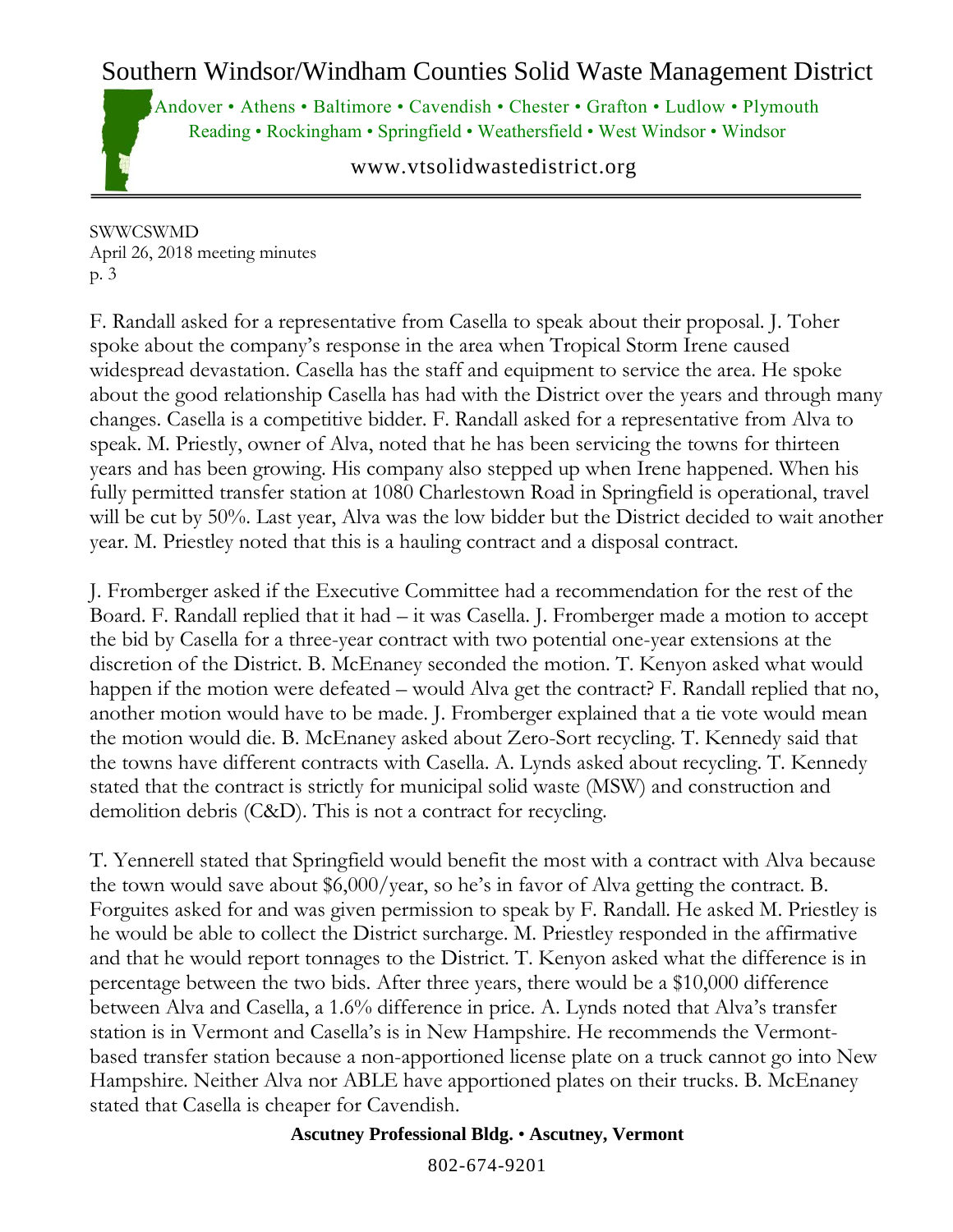SWWCSWMD April 26, 2018 meeting minutes p. 4

The vote was called went as follows: Andover, "Yes"; Athens, "No"; Baltimore, "Abstain"; Cavendish, "Yes"; Chester, "Yes"; Grafton, "No"; Ludlow, "Yes"; Plymouth, "No"; Rockingham, "Yes"; Springfield, "No"; Weathersfield, "Yes"; West Windsor, "No." (Reading and Windsor representatives were not present.) The weighted count was 18 "Yes," 15 "No," and 1 abstention. The motion passed.

7. Approve Minutes of January 25, 2018 Meeting

T. Kenyon made a motion to accept the minutes of the January 25, 2018 meeting as presented. D. Suursoo seconded the motion. No discussion. All voted in favor. The motion carried.

8. Acceptance of Treasurer's Report

B. Forguites discussed the Report. He said that he thinks the District will break even at the end of the year and may not have to dip into the Fund Balance. D. Suursoo made a motion to accept the Treasurer's Report as presented. G. DeRosia seconded the motion. No discussion. All voted in favor. The motion carried.

9. Election of Officers and Executive Committee Representatives

- Chair F. Randall asked B. Forguites to moderate the meeting during the election of Chair. B. Forguites stated that he would accept nominations for Chair. J. Fromberger nominated Forrest Randall as Chair for the coming year. There were no other nominations. J. Fromberger made a motion to close the nomination and instruct the Clerk to cast one ballot. All voted in favor. F. Randall thanked the Board for the honor and resumed presiding over the meeting.
- Vice-Chair D. Suursoo nominated Joe Fromberger as Vice-Chair. There were no other nominations. D. Suursoo made a motion to close the nomination and instruct the Clerk to cast one ballot. All voted in favor.
- Three (3) Executive Committee Representatives J. Fromberger nominated Gary DeRosia, Derek Suursoo, and Ed Morris as the three representatives to the Executive Committee. There were no other nominations. G. DeRosia made a motion to close the nominations and to instruct the Clerk to cast one ballot for the three nominees. T. Kenyon seconded the motion. All voted in favor.

T. Kenyon thanked Frank Heald for doing the job of Board representative from Ludlow and serving as an Executive Committee member.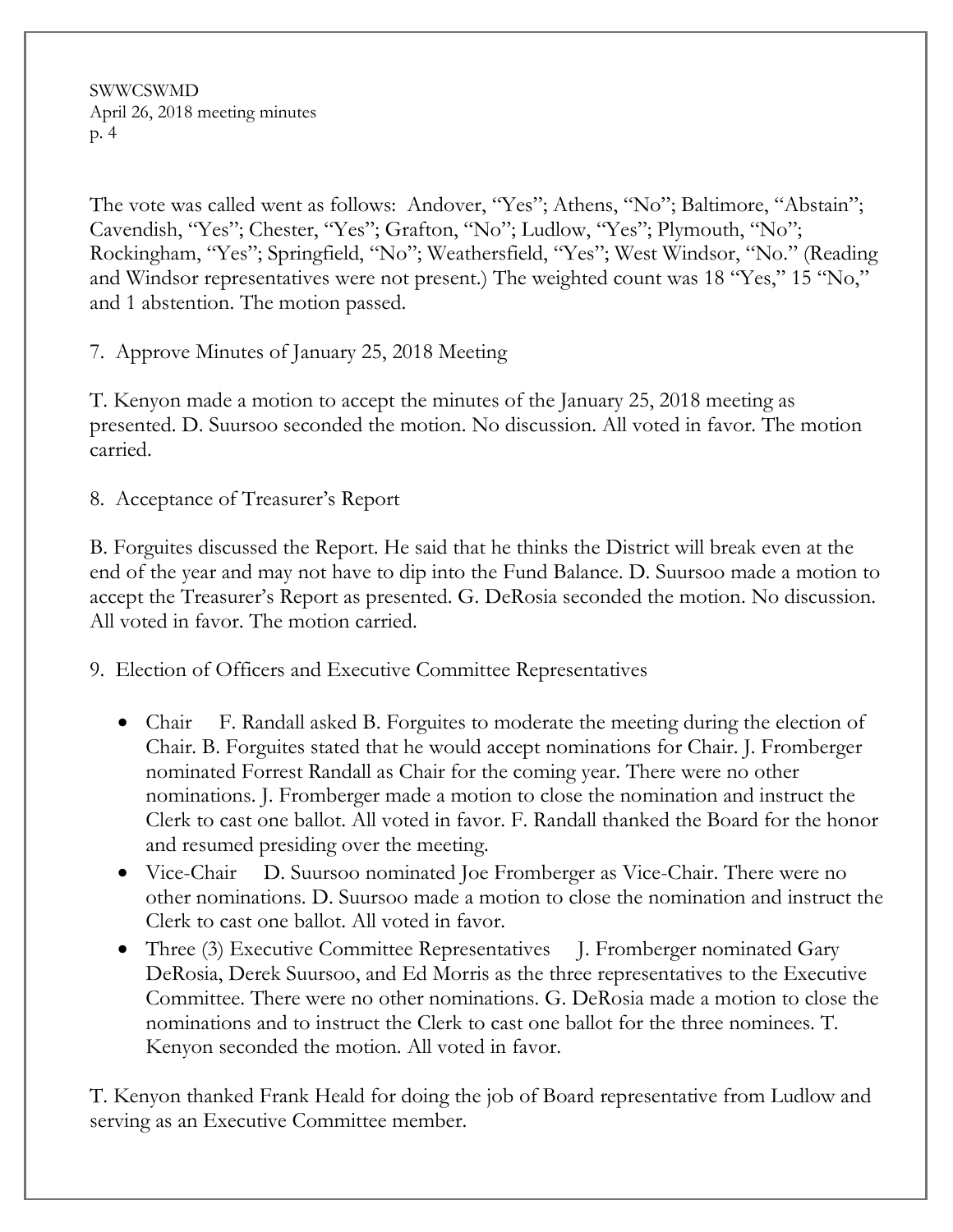# Southern Windsor/Windham Counties Solid Waste Management District

Andover • Athens • Baltimore • Cavendish • Chester • Grafton • Ludlow • Plymouth Reading • Rockingham • Springfield • Weathersfield • West Windsor • Windsor

### www.vtsolidwastedistrict.org

SWWCSWMD April 26, 2018 meeting minutes p. 5

### Appointment of:

- Clerk D. Suursoo made a motion to appoint Mary T. O'Brien as Clerk. B. McEnaney seconded the motion. All voted in favor.
- Treasurer G. DeRosia made a motion to appoint Robert Forguites as Treasurer. J. Fromberger seconded the motion. All voted in favor.

## 10. Recycling Coordinator's Report

M. O'Brien stated that the household hazardous waste A-frame signs were being distributed throughout the District in anticipation of the two upcoming HHW collections on May 12 and May 19. The first backyard composting workshop (first of four) will be held on May 3 in Chester and the response has been enthusiastic. All of the towns sent in letters naming their District representatives (and alternates when available) for the coming year.

### 11. Old Business

F. Heald gave a short speech. He noted that he's been impressed with the attendance and dedication of the Executive Committee and the thoughtful approach with the many issues that have confronted them and that they've made considered decisions. F. Heald introduced Scott Murphy as the new town manager in Ludlow. He will be appointed as the new supervisor from Ludlow.

F. Forguites wanted to point out that when the NH/VT Solid Waste Project split up years ago, F. Heald stepped up and rallied the other town managers to work together to keep the towns together and keep the District united. J. Fromberger echoed that observation and expressed his appreciation for Frank's efforts to keep the Vermont towns together.

### 12. New Business

M. Priestley suggested that the haulers have a say in the District's decisions because the

#### **Ascutney Professional Bldg.** • **Ascutney, Vermont**

802-674-9201